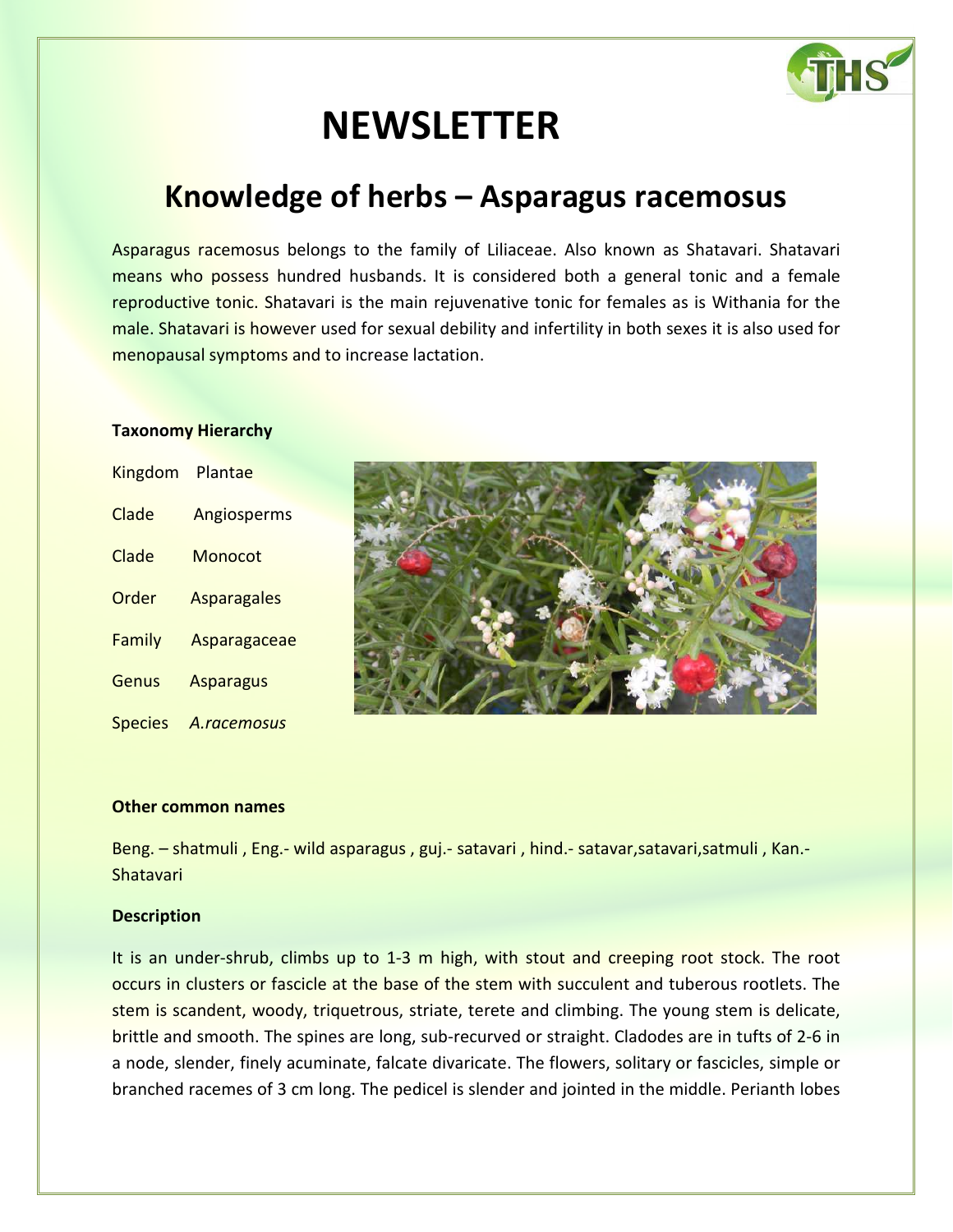white, fragrant and 3 mm in length. The anthers minute and purple. The berry globular or obscurely 3 lobbed, purple-reddish, seeds hard with brittle testa.

#### **Biologically Active Constituents**

Apart from saponins, the material contains alkaloids, proteins, starch, tannin, mucilage and diosgenin. The type of saponin varies with the geographical distribution of the species. Plants found in south India have saponin-A4 fraction but not in north Indian samples<sup>1</sup>. Steroid saponin, shatavarin - is the major glycoside with 3 glucose and rhamnose moieties attached to sarsasapogenin, whereas shatavarin-IV has 2 glucose and one rhamnose moieties with sarsasapogenin. Vanillin, conifer in and sarsasaponin were also identified from the roots.



The plant contains triterpene saponins - Shatavarin I - IV, which are phytoestrogen compounds.

#### **Medicinal uses***.*

*Asparagus racemosus* is an important medicinal plant of tropical and subtropical India. Its medicinal usage has been reported in the Indian and British pharmacopeia it is mainly known for its phytoestrogenic properties. In Ayurveda, *Asparagus racemosus* has been described as a rasayana herb and has been used extensively as an adaptogen to increase the non-specific resistance of organisms against a variety of stresses. Besides use in the treatment of diarrhea and dysentery, the plant also has antioxidant, immunostimulant, anti-dyspepsia and antitussive effects.

The roots are used in Ayurvedic medicine, it is generally used as a uterine tonic, as a galactogogue (to improve breast milk), in hyperacidity, and as a general health tonic.

# **Pharmacological activities**

*A.racemosus* is a well established galactogogue both in animals and humans treatment of duodenal ulcer with A.racemosus is reported. Antioxitocin action of this plant has been documented and immunomodulatory effects are ascribed to the root.